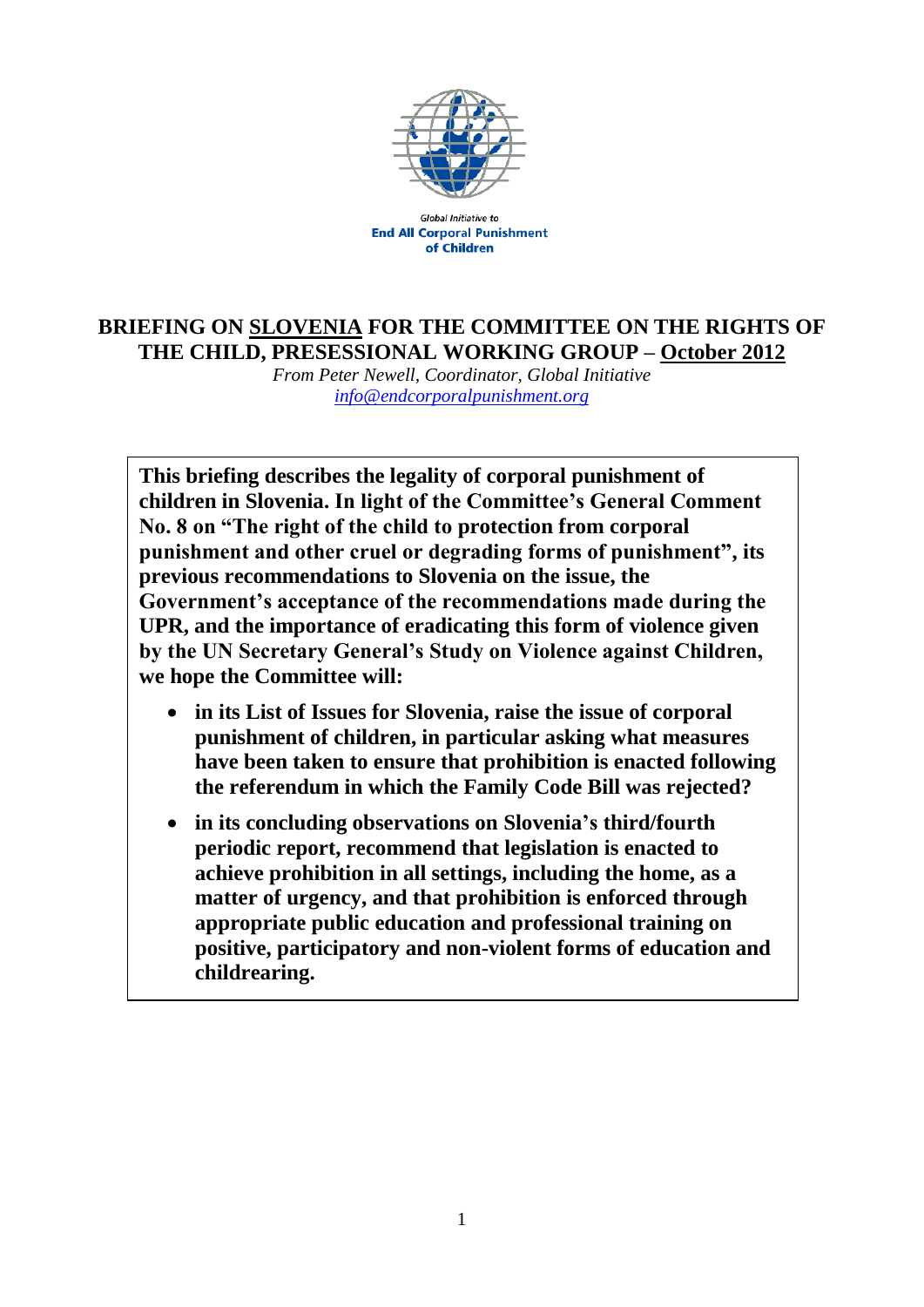## **1 Corporal punishment of children in Slovenia**

1.1 In Slovenia, corporal punishment is unlawful as a sentence for crime and in schools. It is considered unlawful in penal institutions and some forms of care, but it is not explicitly prohibited in those settings. It is lawful in the home.

1.2 With regard to the **home**, there is no legal defence in written law for the use of corporal punishment by parents but provisions against violence and abuse in the Criminal Code (2008), the Constitution (1991), the Marriage and Family Relations Act (1989) and the Family Violence Prevention Act (2008) are not interpreted as prohibiting all corporal punishment in childrearing.

1.3 Corporal punishment is prohibited in **schools** under the School Inspectorate Act (1996) and the Regulations on the Rights and Duties of Primary and Secondary School Pupils.

1.4 In the **penal system**, corporal punishment is unlawful as a sentence for crime: it is not a permitted sentence under the Criminal Code and the Act on Offences (2002). It is considered unlawful as a disciplinary measure in penal institutions under the Constitution and the Criminal Code but there is no explicit prohibition.

1.5 In relation to **alternative care settings**, corporal punishment is unlawful in educational day care centres and residential school institutions, but there appears to be no explicit prohibition in other forms of alternative care such as foster care.

## **2 Moves towards prohibition of all corporal punishment**

2.1 In 2004, the Government stated its intention to consider an explicit prohibition of corporal punishment of children within the family. In 2008, a number of government officials signed the Council of Europe petition against all corporal punishment of children. In 2011, a Family Code Bill, article 7 of which would prohibit corporal punishment of children by parents and all other persons, was under discussion. However, in 2012 the Bill was rejected by voters. A conservative group called the "Civil Initiative for the Family and the Rights of Children" opposed the provisions in the Bill relating to same-sex partnerships and gathered enough signatures to force a referendum on the law. The referendum was held on 25 March 2012: voter turnout was 30.31%, 54.55% of which voted against the law.

## **3 Recommendations by human rights treaty bodies and during the UPR**

3.1 In 2004, the **Committee on the Rights of the Child** expressed concern at corporal punishment of children in Slovenia and recommended law reform to prohibit it in the family.<sup>1</sup>

3.2 In 2011, the **Committee Against Torture** recommended that the state party "accelerate the adoption of the draft Marriage and Family Act, which prohibits corporal punishment of children in the home". $2$ 

3.3 The **European Committee of Social Rights** has on three occasions concluded that the situation in Slovenia is not in conformity with article 17 of the Revised European Social

 $\overline{a}$ 1 26 February 2004, CRC/C/15/Add.230, Concluding observations on second report, paras. 40 and 41

<sup>&</sup>lt;sup>2</sup> 20 June 2011, CAT/C/SVN/CO/3, Concluding observations on third report, para. 15